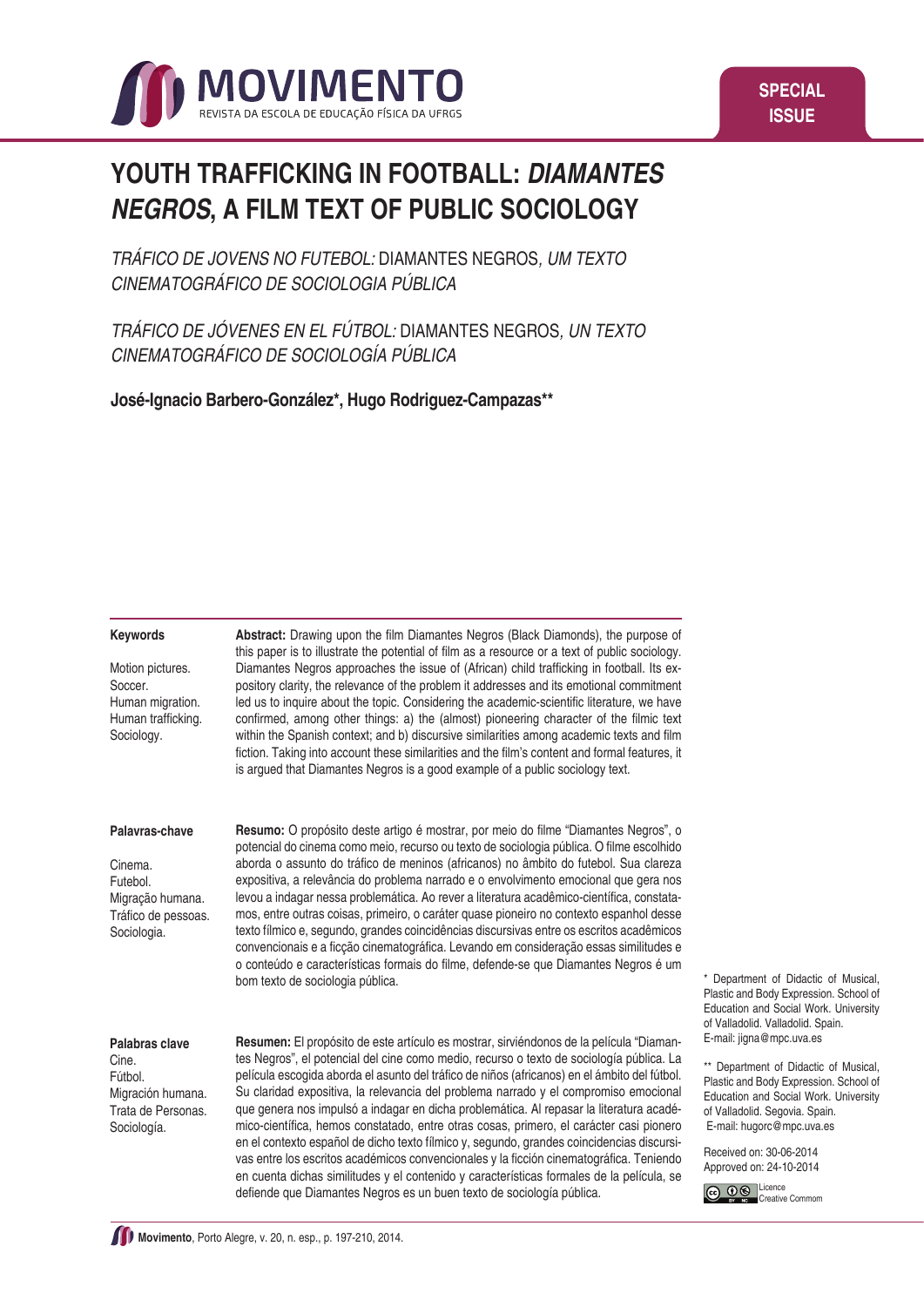## **1 INTRODUCTION**

The starting point of this article is the film *Diamantes Negros* (Black Diamonds), of the sports (sub) genre (ALCANTUD, 2013) – a Spanish-Portuguese fiction drama based on real events that focuses on the issue of exploitation and trafficking of black young African men by a diverse group of unscrupulous European scouts, agents and headhunters. Specifically, the story chronicles the misadventures of two underage Malians (Amadou and Mousa, 15 and 16 years old respectively) illegally introduced in Europe with the promise of being hired by a major French football club. Two conditions favor deception: the protagonists' poverty and the cultivated imaginary of escaping it through sport.

In our approach to sports cinema, we considered films (*Diamantes Negros*, in this case) as unconventional academic texts that are very useful as primary sources for research and as educational resources for teaching in the field of Science of Physical Education and Sport (BAR-BERO, 2011; BARBERO; RODRÍGUEZ, 2010, 2012, 2013). This is not an original approach.

First, social sciences have long considered film (and other forms of more or less artistic expression) as cultural texts (DENZIN, 1989, p. 37) that speak to society and explain its everyday issues (by reproducing, questioning, glorifying them, etc.). Taking a work of art as a cultural text somehow amounts to desecrating it. To paraphrase Varela and Álvarez-Uría (2008, p. 163), it eliminates the status of social extraterritoriality that is often ascribed to art.

Secondly, over the past three decades, there has been an increase in literature using films to explore and explain several topics from the point of view of sociological imagination: education, gender, sexual orientation, race, social theory, violence, globalization, identity, etc. (see, for instance, the collective works of POULTON; RODERICK, 2008; SUTHERLAND; FELTEY, 2012). We should add the issue of our concern: migration and trafficking in sport (football).

Finally, and related to this, within research on teaching practices, we have also seen a recent proliferation of discourses on the desirability (or not) of using "unconventional texts" or "non-traditional texts" – the terms include, as appropriate, any cultural context located out of the usual academic-scientific textbooks or articles (CASTELLANO; DEANGELIS; CLARK-IBAÑEZ, 2008).

In this context, we consider *Diamantes Negros* as an unconventional cultural text of public sociology, for its formal characteristics (accessible and compelling narrative) and its content (a pioneering object of study in Spain).

### **2 PURPOSE**

The purpose of this article is to illustrate, based on the Spanish-Portuguese film *Diamantes Negros* (2013), the potential of film as a medium, resource or text of public sociology to explain to the broader public the exploitation and trafficking of young people from the so-called Third World that takes place in the sphere of football.

Since the social context of that film is Africa, our account – based on the dialogue between filmic text and scientific/academic texts – focused on that continent. However, it is hard to think of the movement and trafficking of young football players without remembering the stories of many Latin American players. Therefore, with no intention of drawing automatic correspon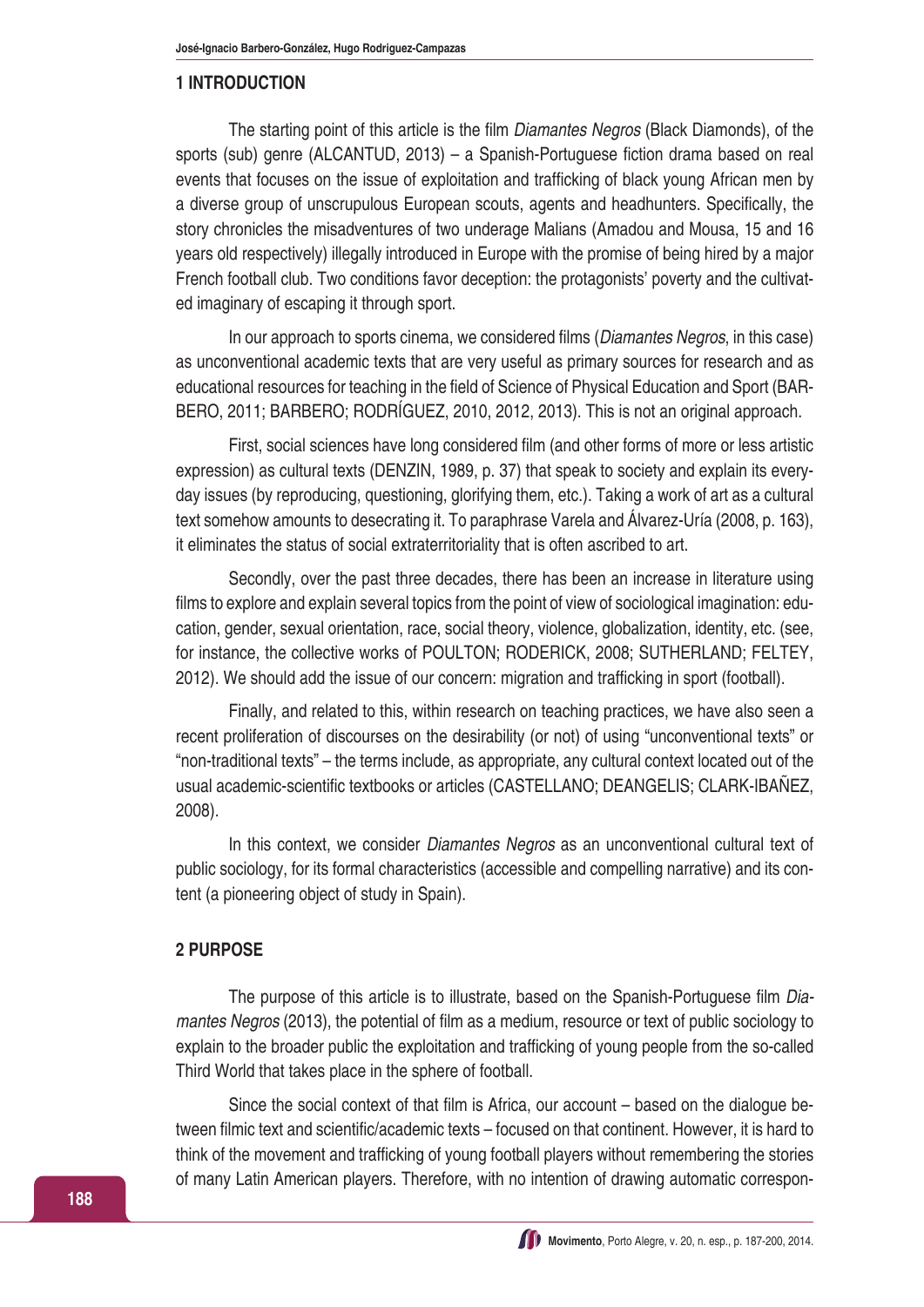dences, the latter part of this paper relies on the work of a Chilean author (MENESES, 2013) to suggest possible extrapolations and encourage discussion in that context.

# **3 THEORETICAL NOTES**

Public sociology is an intellectual movement that re-emerged in late twentieth century, questioning the purpose of the discipline and which crystallized at the beginning of the new millennium (BURAWOY, 2005a; JEFFRIES, 2009).

Without going into theoretical debates and other disputes that public sociology has generated in the field, since it is not our purpose here (see, for example, BURAWOY, 2009; FERNANDEZ, 2006), its typical traits in relation to this work include<sup>1</sup>:

- Its popular orientation, here seen as the wish that sociological explanations are understandable to ordinary mortals. At the beginning of an autobiographical text explaining the emergence of the project, Burawoy asks: "If sociology is not "public", then what on earth is it? Why would anyone bother to do sociology if it didn't have a public mission?" (BURAWOY, 2013, p. 279).
- The need for public social scientists to connect with, commit to and become involved in the community, contributing to shape and explain issues relevant to civil society. In this regard, public sociology's three major goals are collaborating with oppressed communities to increase their capacity and power; working to transform the common sense<sup>2</sup> with which people explain (local or private) everyday problems of their immediate context and ensure that these issues become part of the public debate; and advocating the legitimacy of social scientists acting as activists in their professional field (BURAWOY, 2007, p. 132). We understand that sociology's historical vicissitudes displace and redirect its attention to what was its original object –social issues – which, in these times, could be summarized as "the distance between democratic constitutions and the reality of a social life marked by great economic, social and political inequalities" (ÁLVAREZ-URÍA; VARELA, 2011, p. 16).
- The effort to reach and converse with audiences outside the boundaries of the discipline itself by publishing "accessible" texts in media that are more common in everyday life than so-called prestigious high-impact journals read by a small number of colleagues.

What is "public sociology" today? Most simply, it is taking sociology to publics beyond the university, engaging them in dialogue about public issues that have been studied by sociologists. (Burawoy 2005b, p. 71).

This dialogue, the author continues, has three dimensions: a dialogue between sociologists; between these and the public; and, most importantly, among members the public themselves.

Finally, the public social scientist is an organic public sociologist who has a direct relationship with a group or movement, contributing to offset the imbalance of social forces.

<sup>1</sup> Many of Burawoy's works are available at http://burawoy.berkeley.edu/index.htm

<sup>2</sup> Burawoy (2007, p. 130) has a Gramscian view of common sense: explanations with which the oppressed narrate their own oppression contain positive and negative elements, partially wrong and accurate analyses. Therefore, Burawoy (2013, p. 297) understands that public sociology is the "elaboration" of common sense, of a particular part of common sense, which we may call "good sense". It is made of sociological imagination that relates biography and history, which recognizes that the source of personal ills is conditioned by wider social forces. At the same time, public sociologists try to eliminate the other side of common sense – the "bad sense" – the myths of individualism, ideologies of success..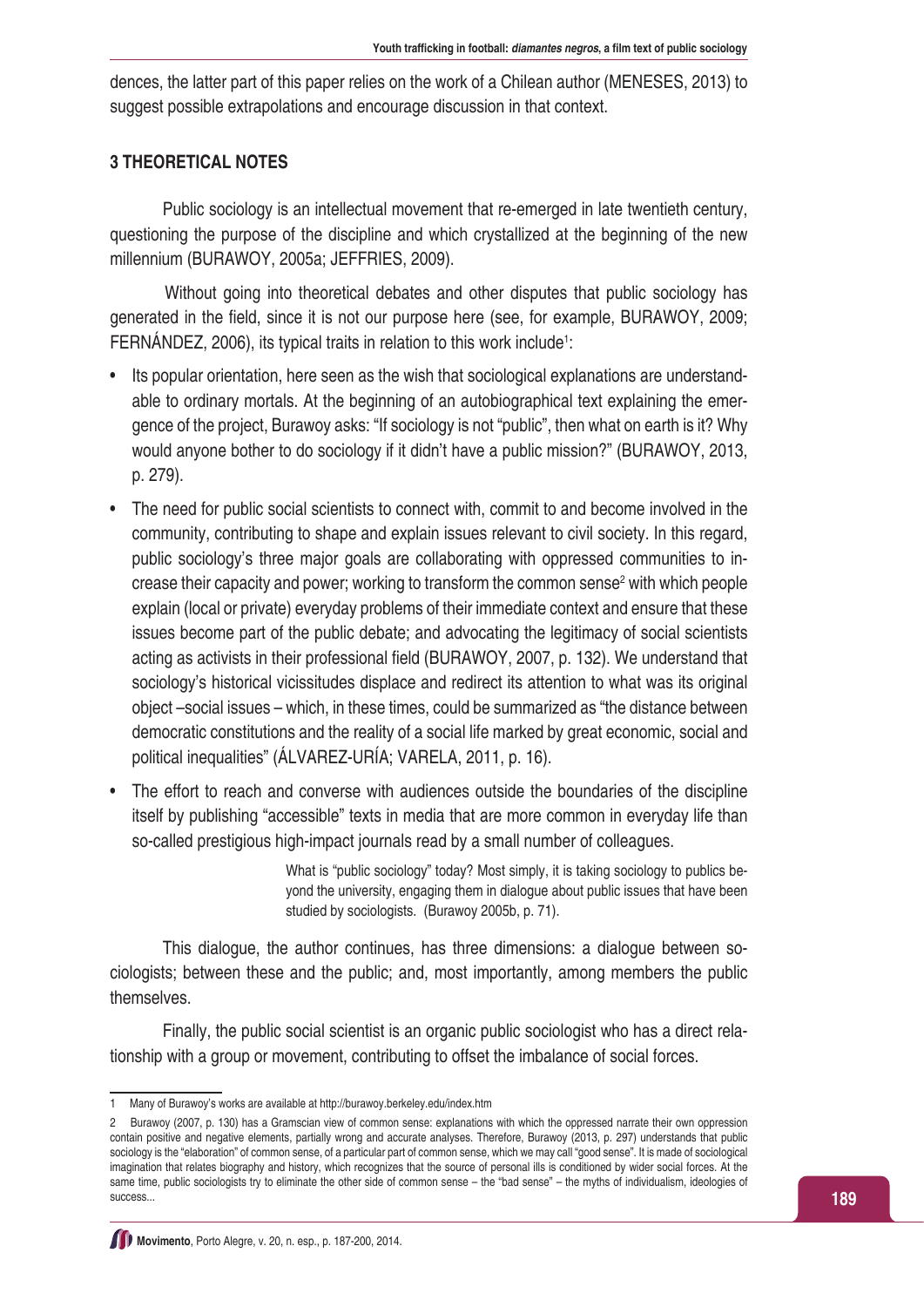In any case, the role of public sociology "apostle" or "evangelist" taken on by Burawoy (2013, p. 279) does not mean he considers that other sociologies (professional, critical and applied/practical) must disappear. On the contrary, despite unequal distribution of power and disputes within the field, Burawoy argues that all forms of doing sociology are necessary. Finally, we might mention the distinction between "critical" and "public" sociology, given the possibility of considering them as equals. For the author (2013, p. 292), the former directs its reflection to the discipline itself, and its public are other sociologists rather than an extra-academic public.

Films, in turn, whether documentary or fictional, always convey a particular vision of the "chunk" of the world they narrate and, as such, often encourage "reflecting on the imaginary of reality and the *reality of the imaginary*" (MORIN, 1977, preface added in the 1982 edition).

How important are reality and the imaginary in the lives of the two young Black Diamonds? What conflicts and dilemmas are caused by the filmic account on the way viewers imagine the reality narrated? As "total" art, as many consider it for combining moving images, language, music, photography, acting, etc., films invite viewers to identify with the protagonists of the story and allows a (virtual) experience of their hopes, joys and failures.

In addition, film as art and fiction enjoys freedom that allows it to browse and move through paths unexplored by science and traditional academic writing. In this respect, it does not seem exaggerated to say that *Diamantes Negros* is one of the first Spanish texts to address the issue of people trafficking related to football. The plot of the young adult novel *Un balón por una bala* (SALMERÓN, 2012) – a work of fiction as well – also takes us to Sierra Leone, Africa, where a black diamond recently coming from the English League wants to establish a football academy to recover children who have survived the bloody tribal wars. This issue has also been covered by press and television (e. g., ÉVOLE, 2014 includes an interview with **Alassane Diakité**, one of the film's diamonds, who plays for a neighborhood team in Madrid). By and large, research in Spain focuses on integration of migrants and residents through sport (DOMÍNGUEZ, 20093 ; DOMÍNGUEZ, JIMÉNEZ; DURÁN, 2010). Studies on the topic are also rare in Spanish-speaking Latin American countries and their approach is usually quite general (STEFFANO, 2012). A different case is the aforementioned work *Niños futbolistas* (MENESES, 2013), a fictionalized journalistic story based on the author's experience. To investigate the matter, he spent months dedicated to search and buy a child to be sold in Europe, specifically in Spain.

As has been said, given the importance of the problem and the formal characteristics of the story, *Diamantes Negros* seems to be a good "unconventional" public sociology text.

# **4 METHODOLOGICAL NOTES**

#### **4.1 Sampling: Selection of** *Diamantes Negros*

After reviewing several film databases addressing the issue of migration and sport-related trafficking in minors, we finally chose that text for three reasons related to the characteristics of public sociology: i) as film fiction, its message is accessible and appealing to a lay audience;

3 DOMÍNGUEZ, Sara. **Deporte e inmigración:** el deporte como elemento de aculturación de los ecuatorianos en la ciudad de Madrid**,** PhD Thesis, unpublished, 2009, Madrid: Universidad Politécnica, 2009.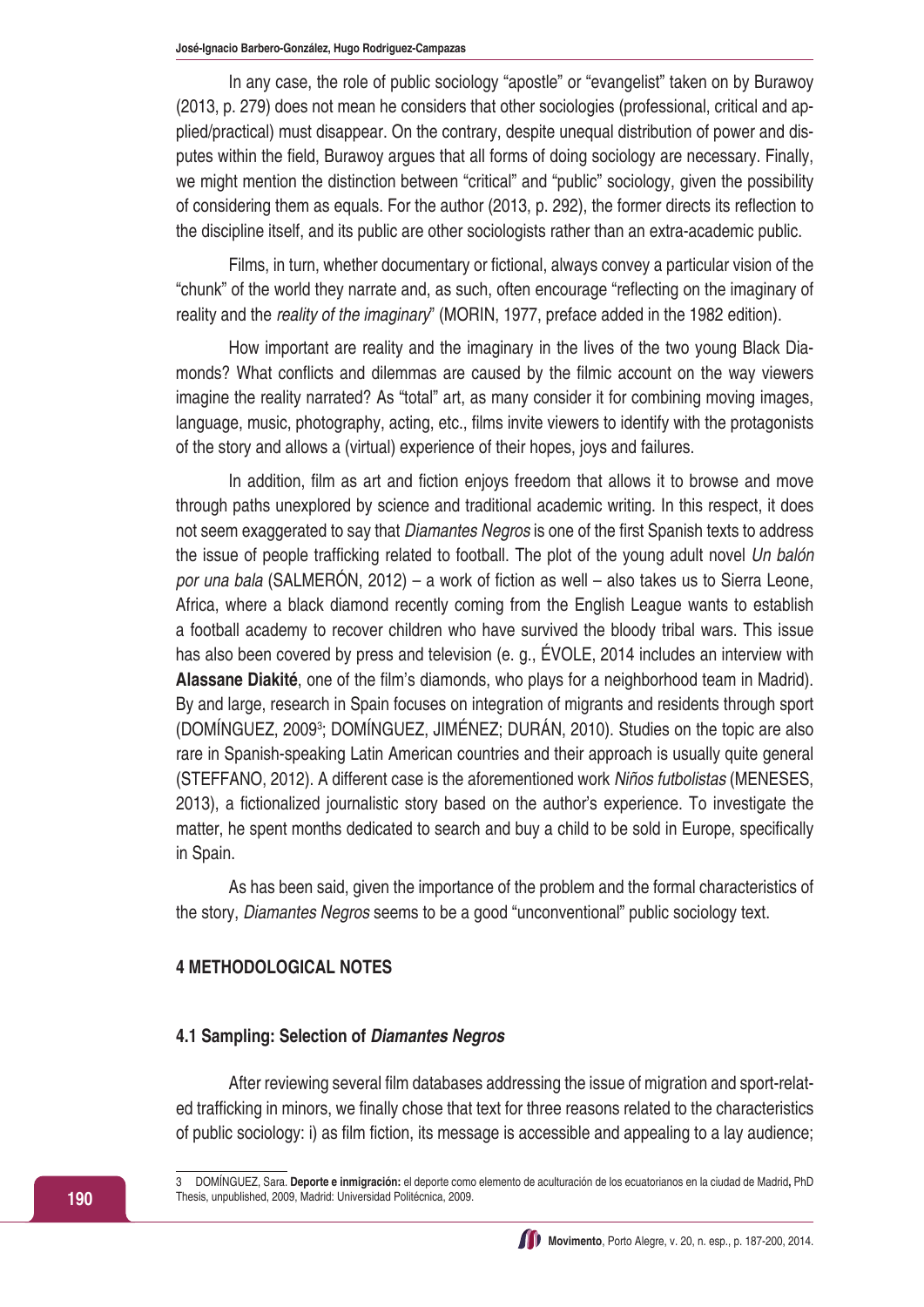ii) perhaps – but not necessarily – because it is based on actual events, the narrative explains and allows a better understanding of the socio-economic-cultural context of exploitation and trafficking in minors that takes place under the umbrella of football; in other words, it invites viewers to establish connections between people's lives, society and history; and iii) the fact of being one of the first texts to address the issue in Spain.

# **4.2 Content analysis**

After selecting the film, the two authors conducted separate initial analyses of its content where, given the characteristics of the filmic text, we tried to pay attention to their different elements: visual language, verbal systems, dialogue, characterization, etc. The purpose of this first step was to identify the several topics, categories or "concepts-images" (CABRERA, 2008, p. 17-32) – words we use as synonyms and which emerge in the story. In the second step, we compared particular data, contrasted agreements and disagreements and developed a tentative outline of categories, subcategories and issues to be solved. Subsequently, in the third step we watched the film separately again; now, that provisional outline oriented our eyes. In the fourth step, we put the data together again and planned the writing of this text.

The fifth and final moment was the writing itself, which we understand as a process of dirty writing located within (rather than after) the research, characterized by ups and downs and, advances and retreats – dirt that is usually hidden by the relative clarity and consistency of the final product offered to the reader (ALTHEIDE, 1987; DENZIN, 1989, 2004; RICHARDSON, 2000; NEUENDORF, 2002; BARDIN, 2002; KRIPPENDORFF, 2004).

# **5 HUMAN TRAFFICKING**

To facilitate understanding of this brief report-account, we structured it as four main sections that follow certain chronological order. First, we presented what we called "Conditions of possibility for extracting the diamonds: globalization and poverty", i. e. the starting point or prerequisite for the market of child football players. Then, under "Trafficking in persons at zero cost", we show the null risk faced by traffickers in their work. Third, we focus on some of the keys of the "operation/emigration circuit". Finally, "Success at journey's end?" proposes a reflection about the conclusion of the journey that child football players began with great hopes: given the circumstances (think, for example, of the current crisis of the Ebola virus), we wonder if staying in the first world, even wandering the streets, is not unfortunately their real triumph.

# **5.1 Conditions of possibility for extracting the diamonds: globalization and poverty**

This category gathers a set of questions concerning the causes and naturalness of exploitation. The explanatory sub-themes emerging in the film include: the protagonists' poverty and their environment; football as a real means to escape it and help their families; and the importance of champions (Lampard, Ballack, Keita, Weah, Messi ...) in individual, family and collective imagination.

This concept-image emerges at the beginning of the film: the opening scenes of *Diamantes Negros* show children and youth with faded jerseys of different European teams playing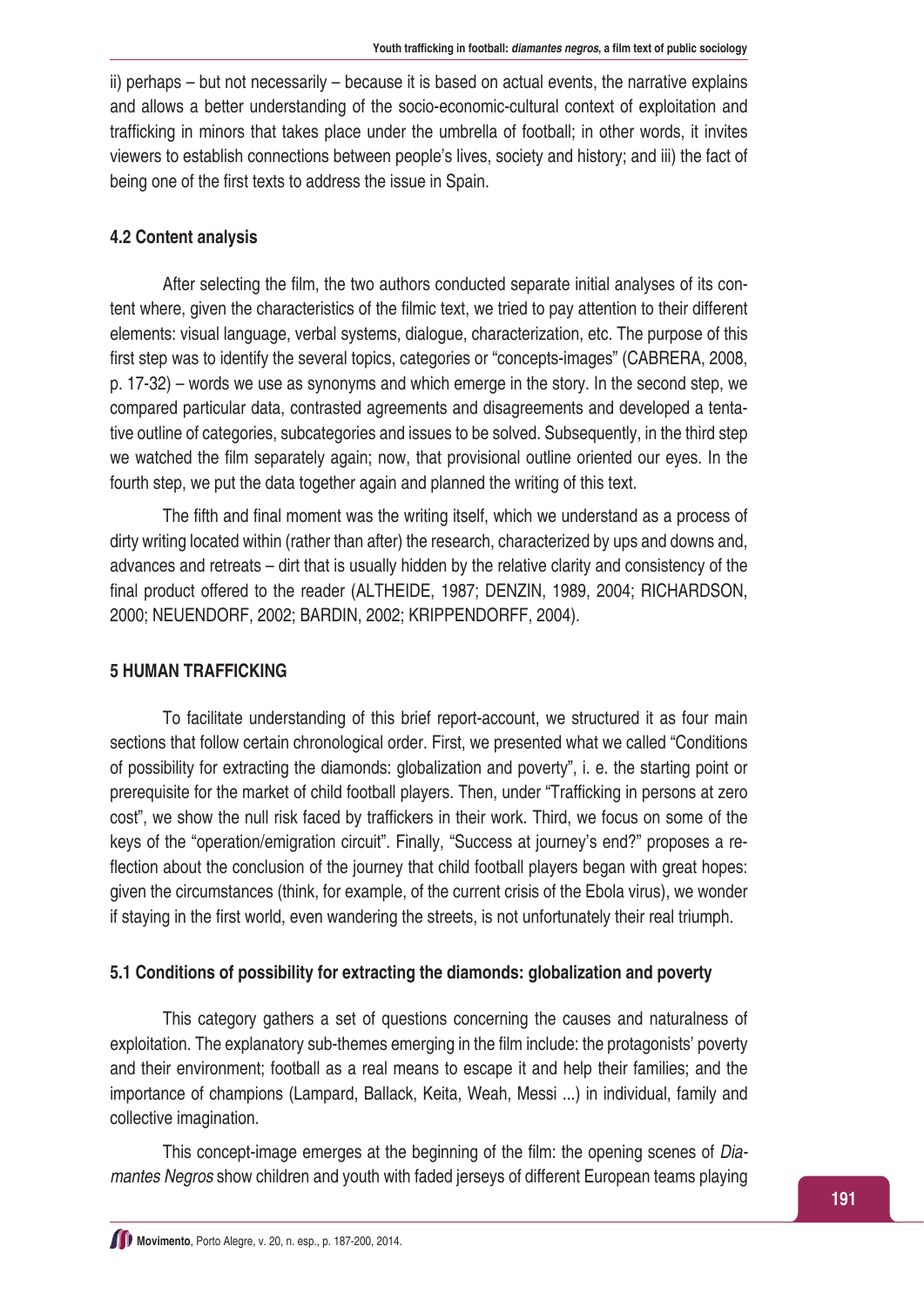football in dirt fields, with run-down goalposts next to a dump. Therefore, the starting points are poverty and football; the former summarizes the material conditions of existence while the latter reflects its influence and centrality in global culture.

The word "globalization" was hardly used 40 years ago (GIDDENS, 2003, p. 20), but it has now become a polysemous wildcard to allude to economic and technological flows and interdependencies at planetary scale ("*mondialisation*" in French) and growing cultural homogenization.

Contrary to what we tend to think, globalization processes are older than they appear; they do not respond to a single logic and are not neutral (States lose autonomy, certain transnational actors impose their interests and, finally, cultural homogenization is not the product of symmetric eclecticisms):

> In cultural terms, the new kind of globalization has to do with a new form of global mass culture, very different from […] cultural identities associated with the nation-state in an earlier phase. Global mass culture is dominated by the modern means of cultural production, dominated by the image which crosses and re-crosses linguistic frontiers much more rapidly and more easily, and which speaks […] in a much more immediate way […] It is dominated by all the ways in which the visual and graphic arts have entered directly into the reconstitution of popular life, of entertainment and of leisure. It is dominated by television and by film, and by the image, imagery, and styles of mass advertising. Its epitomy is in all those forms of mass communication of which one might think of satellite television as the prime example. Not because it is the only example but because you could not understand satellite television without understanding its grounding in a particular advanced national economy and culture and yet its whole purpose is precisely that it cannot be limited any longer by national boundaries. (HALL, 2000, p. 27).

Therefore, because of circumstances now considered normal (live broadcasts, transcontinental audience, new image processing technologies...), the 1966 World Cup, held in England, gave a significant contribution to the process of globalization of football (CHISARI, 2006). Naturally, if we look back, we can list many other equally important links. The nearly four hours of "Olympia" (RIEFENSTAHL, 1938) shot as a result of 1936 Olympics in Berlin are an example both in artistic and technological terms.

Moreover, as a core element of globalization, football has become a product that is distributed and consumed worldwide, creating "cultural homogenization" equivalent to "Cocacolaization" or "McDonaldization" (DEJONGHE, 2001 p. 81). As such, it operates as an instance of cultural imperialism (SCHILLER, 1976). Relying on film, the plot of *La Gran Final* (OLIVARES, 2006) illustrates these dimensions of football (homogenization and cultural globalization): the obsession of three groups of people from very different socio-cultural contexts to watch the final match of the 2002 World Cup between Germany and Brazil.

Rather than solving the problem of poverty, free market globalization, financial and technological flows or the so-called new economy mask new forms of neo-colonialism. Therefore, while global and instantaneous dissemination of football through the several screens and the success of sports stars shape the imagery of redemption through football (known as the "dream of being Messi"), poverty pushes people to escape and "jump the Melilla border fence (Spanish border in North Africa) whatever it costs", says Issouf Sanfo, a young football player from Burkina Faso, who says he "has seen on the internet how they live in Europe" (ROJAS, 2014) and who could well be the protagonist of yet another *Black Diamonds* story.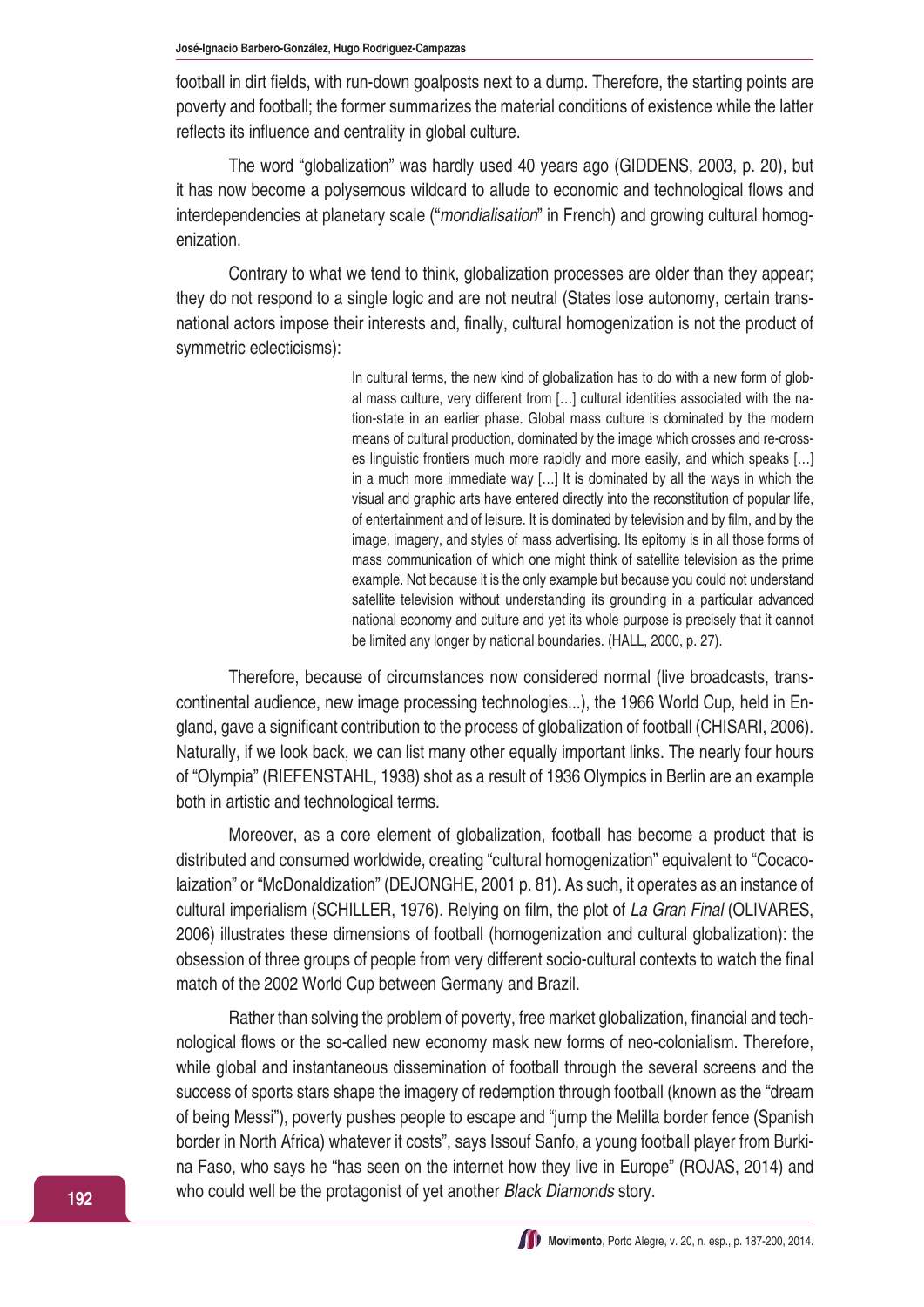#### **4.4 Trafficking in persons at zero cost**

This category focuses on the null risk faced by the people who traffic with football players. Considering the content analysis of the film, its subtopics are: those youth can already play, they have learned it on their own and in "academies"; all initial costs of counterfeiting "papers" (age, passport, purpose of travel...) and tickets are borne by families who unreservedly support the project; minors are treated as mere commodities that are caught, transported, manipulated and – if they are no good – discarded as waste; the role of usually paid football academies to reinforce the dream of redemption through football; and scouts who choose young athletes for the potential attributed to them, as if they were rough diamonds whose market price multiplies after they have been polished.

Among the many fragments of the film in which this concept-image is developed, we chose the one that shows the two families' funding strategies (3,000 euros; 17'-20'). One of them is a little better off and organizes a party in their village during which neighbors make small contributions; the other one is much poorer and ends up selling their younger son to a merchant in the city.

If we look at Article 3 of the "Protocol to Prevent, Suppress and Punish Trafficking in Persons..." (ONU, 2001), abduction, transfer, appropriation or trade of Black Diamonds is undoubtedly traffic in children.

As explained, poverty, economic weakness in countries of origin, and the imagery of a happy future in the first world achieved through sport all contribute to shape the supply exploited by traffickers. In this context, during the last three decades, football academies have proliferated in Africa as devices to export talent and recreate the imagery of salvation through football.

Literature (ALEGI, 2010, DARBY; AKINDES; KIRWIN, 2007; DARBY, 2012) distinguishes four types of academies: those controlled by clubs and public and private African agencies; those dependent on joint projects between European and African clubs; and those founded by private sponsors (e. g., a commercial brand or an active or retired football star); and finally, the most numerous ones: ad hoc, private academies that

> expose young Africans to the greed of noncertified agents who are able to acquire recruits cheaply and convince them to sign exploitative contracts (DARBY, AKINDES; KIRWIN, 2007, p. 153).

These institutions proliferate – and ad hoc ones are far from the ideal model that would combine academic and football training – because it is easier to overcome the recent restrictive rules on migration through them. One way or another, most of them operate as plantations to produce harvests whose ultimate target are rich clubs from European leagues. Hayatou, the president of the Confederation of African Football, called it "muscle drain", which, in turn, reinforces dependency and economic poverty of African sports clubs and leagues. Note that 89.4% of African players in the 2014 World Cup in Brazil played in European leagues – 52.1% of them in Italian, French, German and Spanish leagues, which are the most important ones (ALEGI, 2014).

### **5.2 The exploitation/emigration circuit**

This category evokes different times and actors involved in a journey that begins when a scout offers children what they most yearn for: going to Europe. Its subtopics are: the visitor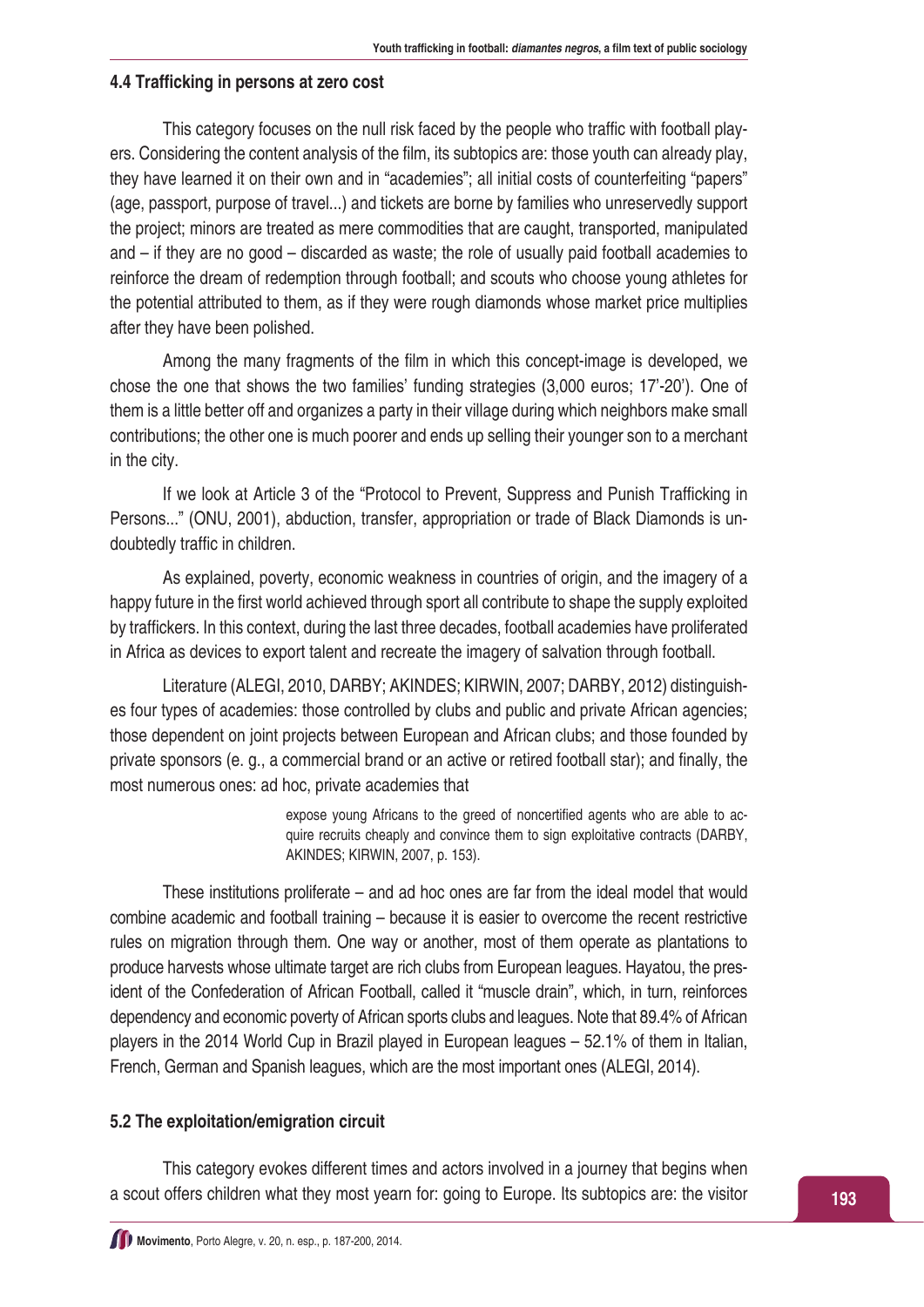who collects rough diamonds by telling them they will end up playing for a big club and living in one of their homes; the amazing attraction of the first world (spotlight, cars, publicity...); unscrupulousness of Europeans involved in the process (several intermediaries, whether they are coaches or players); separation of the protagonists, which prevents mutual support; the inevitable moments of relative human degradation that occur when Amadou and Moussa, abandoned in an unknown world – one in Lisbon and the other one in Madrid – are forced into crime merely to survive.

As a synthesis of this concept-image, we chose the fragment where Moussa was arrested in Madrid and the police, following their protocol, force him to undress as he begs "Please, no!, please don't!, God, please...!"; in parallel, Amadou asks for help in a Lisbon police station and they refuse to help him (78'-82').

According to the neutral definition of the IOM (2007), immigrants are people who freely decide to move elsewhere, alone or with their families, in order to improve their material and/ or social conditions. There is certainly quality emigration in the world of sport (e. g., of coaches, managers or athletes) that corresponds to that model; however, there is a larger type, like that of our young black diamonds, which thrives on deception, false promises, illegal contracts... Thus, the problem postulated by the film fits into the general framework of sports migrations.

Although emigration in football is not new and in fact its development and dissemination would not have been possible without the territorial mobility of its promoters and players, academic interest in the matter is quite recent (BALE; MAGUIRE, 1994; LANFRANCHI; TAYLOR, 2001; TAYLOR, 2006; POLI, 2007, 2008; DARBY, 2007, 2011).

The most traditional classical explanation tends to privilege the role played by economic conditions as a force that pushes people to leave peripheral areas of poverty toward rich countries of destination – for example, from Africa, Latin America and Eastern Europe to Western Europe.

Without underestimating the influence of the economy, many of the authors mentioned (e. g., TAYLOR, 2006, p. 16-19) considered that factor insufficient and propose "relational" models that also look into the role played by culture (language, religion...), history (colonial ties, previous migrations, mutual nationality agreements, economic connections...) and institutions (federations' regulations that prohibit, restrict or expand the number of foreign players, the Bosman Law of 1995, etc.) in shaping migration channels. From this perspective, economic reasons (escaping poverty), being the most important factor, are not enough to explain how migration is socially constructed in specific socio-historical contexts. Poverty per se is not enough to understand why Angolan and Mozambican emigrants have traditionally been concentrated in Portugal, or Latin Americans in Italy and Spain, and Africans in Belgium and France and, finally, why many players established in the rich countries of central and northern Europe move to leagues of the south of that continent. This is perhaps the frame for our two Malian (French language, former French colony, star emigrants in France...) black diamonds' desire to go to Paris Saint-Germain, even though any other team or place would be good for them.

This approach allows detecting the shaping and processing of migration (sports) networks over time, highlighting the lack of a single global labor market and, therefore, challenging certain naive visions of globalization.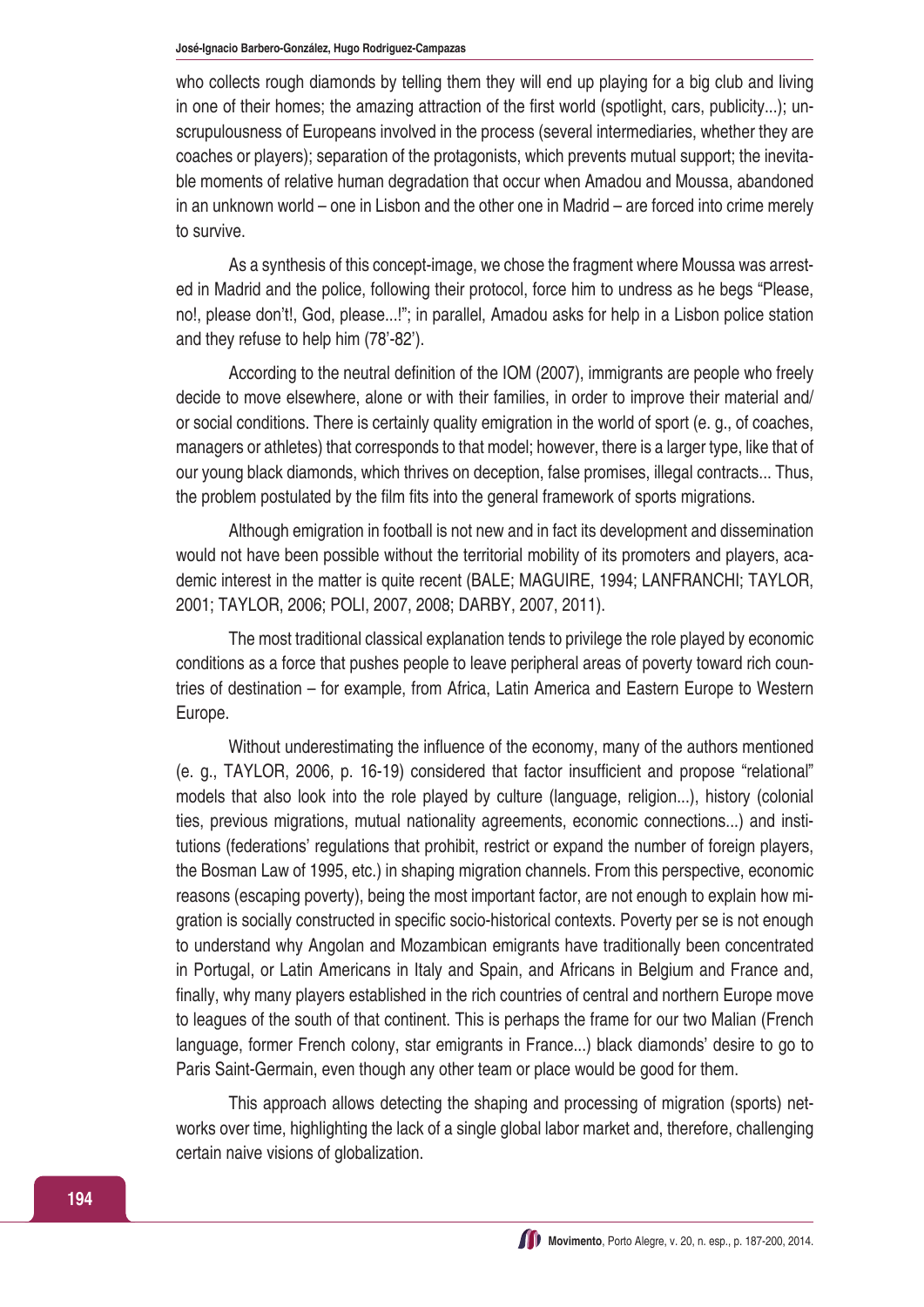#### **4.6 Success at journey's end?**

This category focuses on the last part of the two diamonds' separate paths. The subthemes included here are: the meaning and consequences of return (Individual failure? Individual and family dishonor? Debts, etc.), strategies to stay in Europe above all and ultimately not to have to return.

To illustrate this concept-image, we chose the fragment (86'-94') in which Amadou, abandoned in Portugal with the cruciate ligament in his right knee shattered, returns to his village and finds out how his trip was paid for (the fate of his younger brother); meanwhile, Moussa ends up near the Baltic Sea with another young star lent by a large European club – also a minor – who, in order to be happy, improve his game and increase his exchange value, needs teammates from his country of origin.

Before the usual list of credits, *Diamantes Negros* concludes with the following message:

> Some 20,000 young Africans brought by agents and pursuing their dream of playing football survive on the streets of Europe.

That is a telling fact that perhaps understates it when it calls these survivors "young". The lead of the article "Inside football factories that feed the beautiful game" reads:

> Boys as young as nine are being exploited by businessmen who hope to profit from European clubs. (MCDOUGALL, 2007)

In the same vein, now referring to Latin American football, Chilean journalist MENESES explains the progressive fall in the age for talent detection and recruiting, to the extreme of hiring babies. In this regard, the hoax or joke that said that Aguero's son who was married to Maradona's daughter had been hired before birth – motivated by the supposed genetic talent – might seem funny, but it is a metaphor for the logic underlying and guiding the action of many agents and sports institutions (MENESES, 2013, p. 145-154).<sup>4</sup>

The figure (20,000) is certainly underestimated, especially if we also consider those of non-African origin. As an illustration, the Italian Senate's Commission on Childhood concluded that, in 2000, that country had 5,282 players under 16, mostly from Africa, of whom only 23 had registered contracts. "Most of them had been brought illegally to Italy" (SAVE THE CHILDREN, 2008, p. 22).

As explained in the document (SAVE THE CHILDREN, 2008, p. 16), the embarrassment of failure prevents return, and when those young men call their families on the phone, they lie to them (as Moussa does in the film) telling them that everything is fine, that practice sessions are fantastic and the club's dorm is very welcoming.

Obviously, according to the Citius, Altius, Fortius logic of the sporting pyramid (amply explained by literature), only a handful of members of its base reach the top and only a small percentage of those who dedicated thousands of hours in their childhood and youth to football are able to make a living out of it.

How many children succeed and how many of them fail?

Nobody succeeds. Messi is the big culprit of what is going on and he is a great

<sup>4</sup> Some of the interviews or press comments that took place on the occasion of the presentation of his book can be seen on the Internet.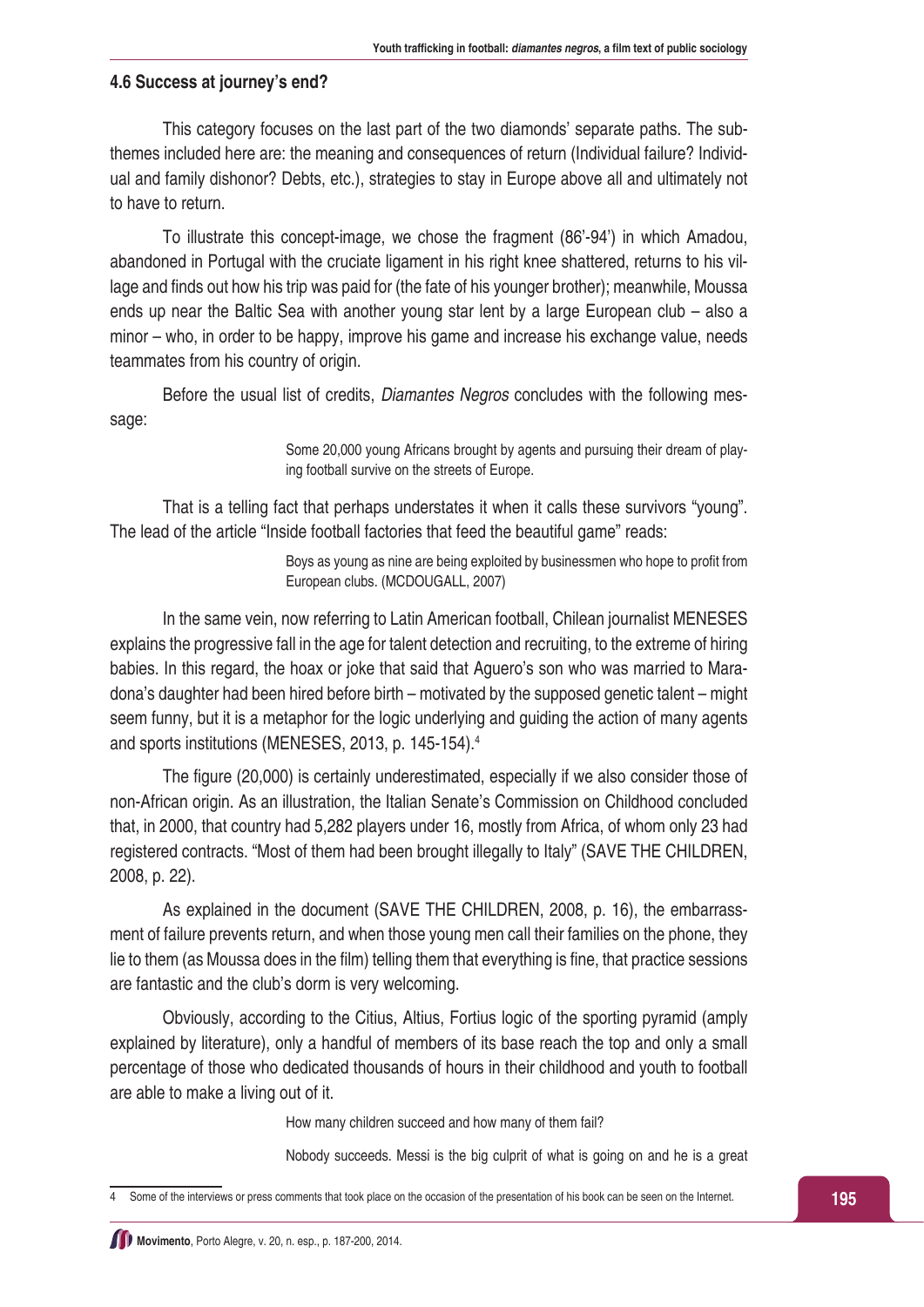statistical error. His economy is now so good that people think that all they have to do is to take a kid from a poor neighborhood, transfer him to Europe and become millionaires.

Football is men's soap opera and so happy endings are always told: Messi, Falcão, Neymar. They never speak about those who do not have a happy ending because it would no longer be a *telenovela* (PAZ, 2013).

In this context, the true final success of the journey for most black diamonds is simply to stay in the First World.

## **5 CONCLUSIONS**

The purpose of this paper was to show the potential of a fiction film – *Diamantes Negros –* as a public sociology text. For the reasons mentioned at the beginning, we want to add others related to the process of inquiry that the film has triggered on us, the authors of this paper.

Migration and trafficking in children in the world of sports (football) are not among our lines of academic interest and, therefore, our knowledge of such problems was limited to little more than reading the news. Therefore, besides providing us with a comprehensive explanation of the matter, *Diamantes Negros* stimulated and channeled our curiosity towards the literature. As has happened in previous works, in the subsequent process of reading we found that film fictions provide explanations as valid as those of conventional scientific texts. In this case, the discourse that prevails in the latter does not contradict the fiction's narrative. A significant difference, however, is that the latter operates with codes that the former tends to underestimate (e. g., emotional involvement of readers-viewers).

Child exploitation and trafficking in the sphere of football brings to light the darkest and most hidden side of omnipresent globalization. Faced with the idea of equidistant global interdependencies and exchange or movement of capital, technology and information in a market that is free, open and beneficial to all, exploitation and trafficking of black diamonds brings us to reality and makes us see the gulf between rich and poor as well as how, in the desert of poverty, homogenizing cultural globalization creates the illusion of redemption through football in the imagination of starving people. While technology, capital and information move through the global village almost at will, the poor can only leave their places of origin if others decide to trade with them by converting them into mere commodities.

*Diamantes Negros* directed our attention to migration and trafficking in persons of African descent in the world of football. Are the arguments used here transferable to other social contexts, for example, to Latin America? Consider the first paragraph of the book *Niños Futbolistas*:

> He turned eleven a few weeks ago and believes that football can take him out of poverty. He says it with high confidence. He thinks that a football career with wins and goals and airplanes and tours and cups and contracts and advertisements and hotels and autographs will take him away from here, from this dirt field in a Latin American city, from this neighborhood where walking alone at night is dangerous and drugs run faster than rats. He believes that if he plays well and works hard he will be able to see the world, so he practices much more than he studies. And he dreams of being hired by some club in Europe. He sees himself at the top, wearing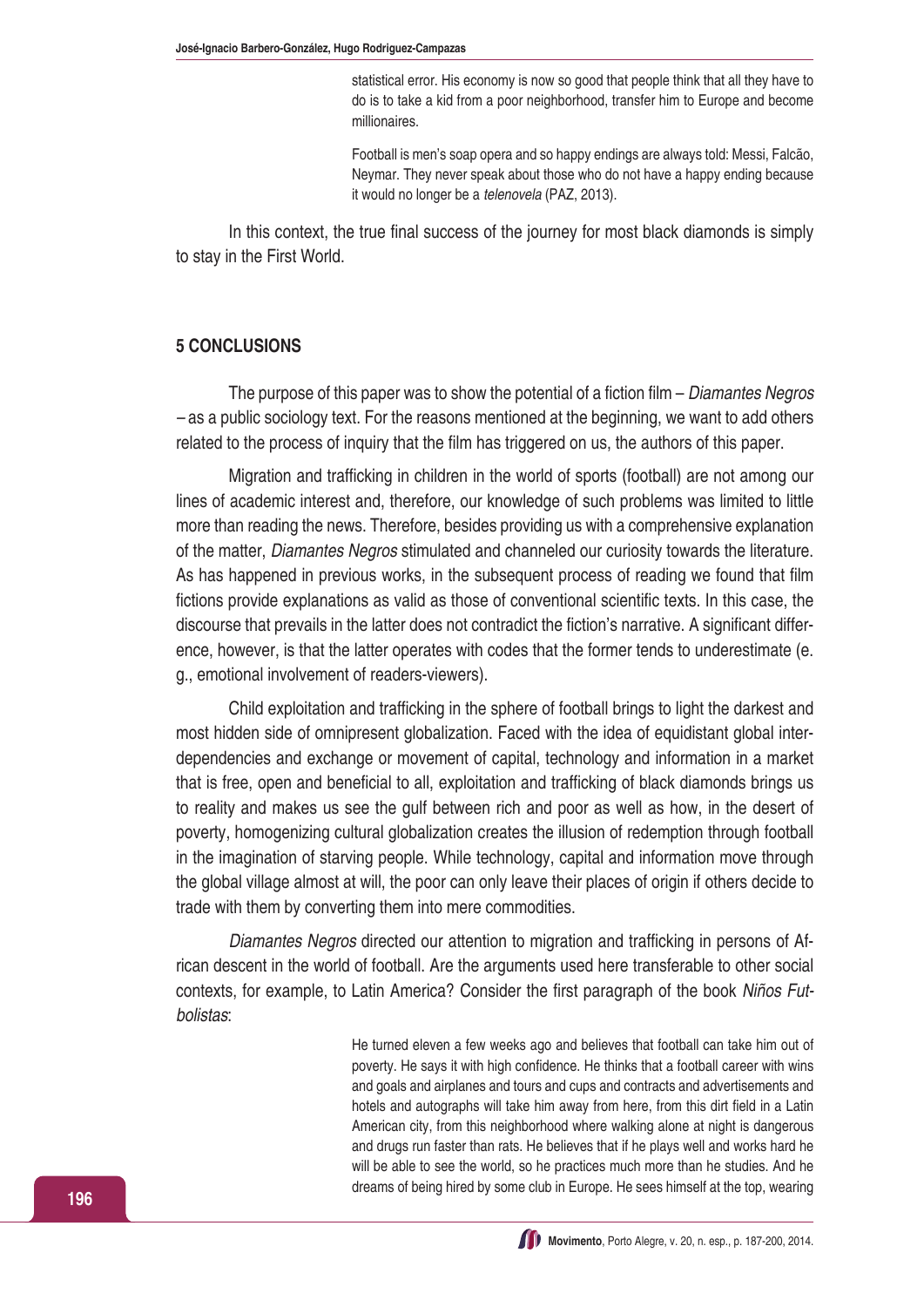the jersey of Barcelona or Real Madrid or Inter or Juventus while he does not rule out England or the Bundesliga ... (MENESES, 2013, p. 7).

A start that matches the first images of *Diamantes Negros*: children and youth wearing faded shirts of European teams playing on dirt football fields with run-down goalposts next to a dump... Both scenes are woven with the same threads – poverty and the imaginary of redemption through football.

Finally, back to the aim of this paper: does *Diamantes Negros* illustrate the potential of film as an unconventional medium, resource or public sociology text? We leave it to the reader to consider whether the problem addressed by this film (or others) is socially relevant; whether it helps to move the public arena to a topic that is as usual as taken for granted; whether it facilitates the understanding of relationships between concrete issues and economic, political and cultural macro-forces; and whether, upon seeing the film, they consider it as an accessible text whose reading does not require special mastery of art. *Diamantes Negros* proposes a subversive analysis of the ideology that many other films recreate, which, in narrating the same reality, glorify "the dream of being Messi". Therefore, from our position as teachers in the field of Physical Education and Sport, we believe that this unconventional text has great potential to stimulate our students' sociological imagination.

## **REFERENCES**

ALCANTUD, Miguel (Ed.). **Diamantes negros**, Madrid: Fado Filmes / Potenza Producciones, 2013.

ALEGI, Peter. **African Soccerscapes. How a continente changed the world's game**, Ohio: Ohio University, 2010.

ALEGI, Peter. How Africa developed Europe. **Football is coming Home**, 23 may 2014. Disponível em: http://www.footballiscominghome.info/tag/migration/. Acesso em: 30 maio 2014.

ALTHEIDE, David L. Ethnographic Content Analysis. **Qualitative Sociology**, New York, v. 10, n.1, p. 65-77, 1987.

ÁLVAREZ-URÍA, Fernando; VARELA, Julia. **Sociología, capitalismo y democracia**, Madrid: Morata, 2011.

BALE, John; MAGUIRE, Joseph A. **The Global Sports Arena: Athletic Talent Migration in an Interdependent World**, Frank Cass, 1994.

BARBERO, José-Ignacio. Ficciones en torno al deporte en tiempos de crisis. Cultura, Ciencia y Deporte, Murcia, v. 6, n. 16, p. 65-71, 2011.

BARBERO, José-Ignacio; RODRÍGUEZ, Hugo. Significados y funciones del deporte en la vida "colegial". Análisis de tres películas de cine mudo. Ágora para la Educación Física y el Deporte, Valladolid, v. 12, n. 1, p. 49-74, 2010.

BARBERO, José-Ignacio; RODRÍGUEZ, Hugo. El deporte a principios del siglo XX: su (re)presentación en películas de distintas épocas. Cultura y Educación, Barcelona, v. 24, n 3, p. 305-318, 2012.

BARBERO, José-Ignacio; RODRÍGUEZ, Hugo. The near future in "rollerball" dystopian movie: fictional generative themes to stimulate sociological imagination within Physical Education and sports studies. **Movimento**, Porto Alegre, v. 19, n. 3, p. 79-101, 2013.

BARDIN, Laurence. **Análisis de contenido**. Madrid: Akal, 2002.

BURAWOY, Michael. Por una sociología pública. **Política y sociedad**, Madrid, v.42, n. 1, p. 197-225, 2005a.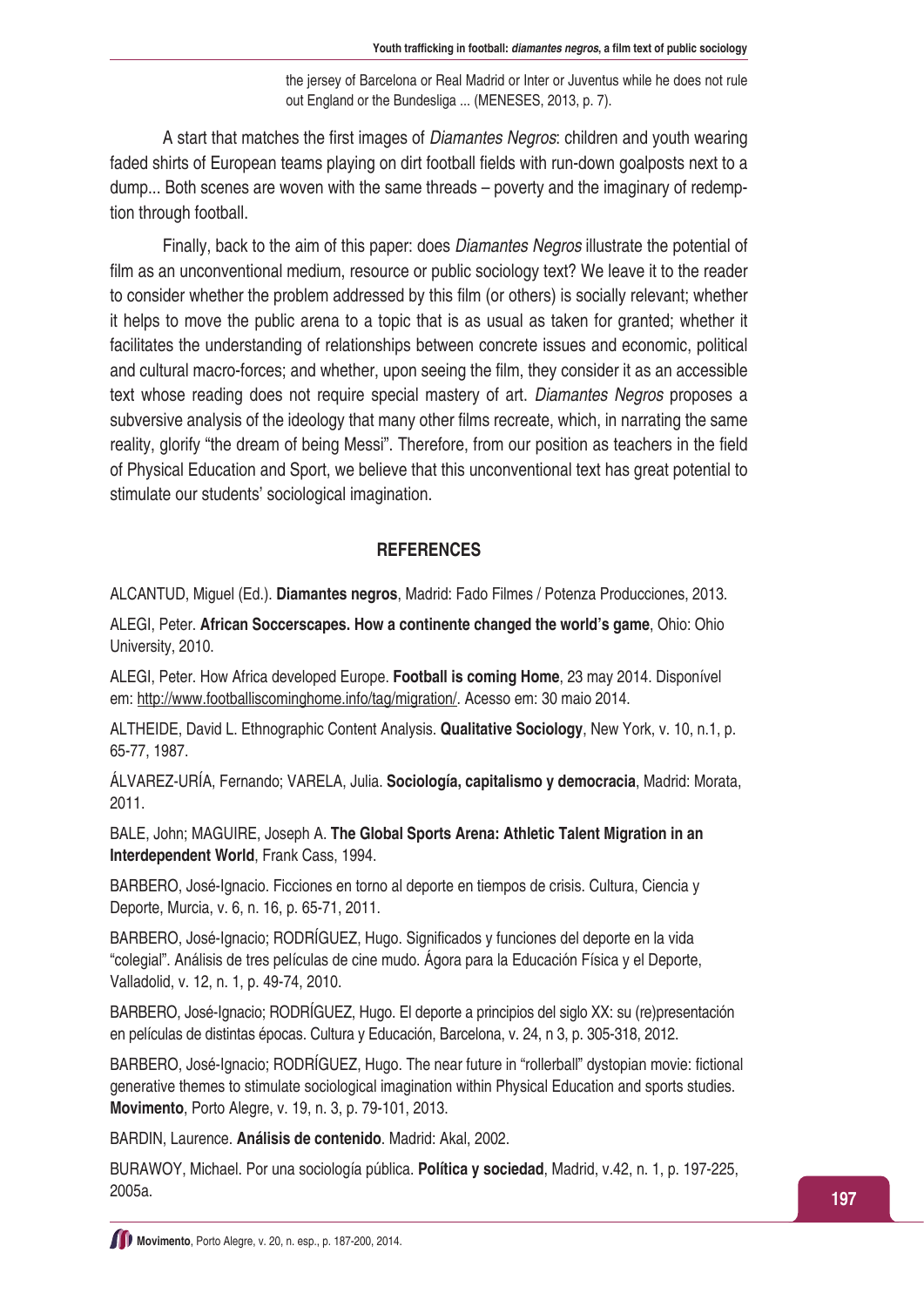BURAWOY, Michael. The return of the repressed: recovering the public face of US Sociology, one hundred years on. **The Annals of the American Academy of political and social science**, Philadelphia, v.600, n. 1, p. 68-85, 2005b.

BURAWOY, Michael. Private troubles and public issues. En BARLOW, A.L. (ed.). **Collaborations for social justice: professionals, public and policy change**, Lanham-Maryland: Rowman & Littlefield, 2007. p. 125-134,

BURAWOY, Michael. The public sociology wars. En JEFFRIES, V. (ed). **Handbook of public sociology,** Lanham-Maryland: Rowman & Littlefield, 2009.p. 449-473.

BURAWOY, Michael. Public sociology: the task and the promise. En: GOULD, K.; LEWIS, T. (Eds.). **Ten lessons in introductory sociology**, Oxford: Oxford University, p. 279-298, 2013.

CABRERA, Julio. **Cine:** 100 años de filosofía. Barcelona: Gedisa, 2008.

CASTELLANO, Ursula; DE ANGELIS, Joseph; CLARK-IBÁÑEZ, Marisol. Cultivating a sociological perspective using nontraditional texts. **Teaching Sociology**, Washington, v. 36, n. 3, 240-253, jul. 2008.

CHISARI, Fabio. When football went global: Televising the 1966 World Cup. **Historical Social Research**, Colonia, v. 31, n.1, p. 42-54, 2006.

DARBY, Paul. Migração para Portugal de jogadores de futebol africanos: recurso colonial e neocolonial. **Análise Social**, Lisboa, v. 41, n. 179, p. 417-433, 2006.

DARBY, Paul. Out of Africa: The exodus of elite African football talent to Europe. **Working USA,** v.10, n. 4, p. 443-456, nov. 2007.

DARBY, Paul. Sport and migration: borders, boundaries and crossings. *In*: MAGUIRE, J.; FALCOUS, M. **Sport and Migration: Borders, Boundaries and Crossings**, London: Routledge, 2011. p. 245-258.

DARBY, Paul. Gains versus drains: Football academies and the export of highly skilled football labor. **The Brown Journal of World Affairs**, Providence, v. 43, n.2, p. 265-277, 2012.

DARBY, Paul; AKINDES, Gerard; KIRWIN, Matthew. Football Academies and the Migration of African Football Labor to Europe **Journal of Sport & Social Issues**, London, v.31, p. 143-161, may 2007.

DEJONGHE, Trudo. The place of sub-Sahara Africa in the worldsportsystem. **Afrika Focus**, Gent-Belgium, v. 17, n. 1, p. 79-111, 2001.

DENZIN, Norman K. Reading Tender Mercies: Two Interpretations. **The Sociological Quarterly**, Iowa, v.30, n. 1, p. 37–57, 1989.

DENZIN, Norman K. Reading film: using films and videos as empirical social science material. In: FLICK, U.; KARDORFF, E.V.; STEINKE, I. (Eds). **A Companion to Qualitative Research**. London: Sage. 2004. p. 237-242.

DOMÍNGUEZ, Sara; JIMÉNEZ, Pedro; DURÁN, Javier. Hábitos deportivos de la población ecuatoriana en la ciudad de Madrid. Análisis de su influencia en el proceso de integración en la sociedad española. Ágora para la Educación Física y el Deporte, Valladolid, v. 12, n. 3, p. 237-256, 2010.

ÉVOLE, Jordi. El fútbol también es así. In: **Salvados**, España: La Sexta TV, 04 mayo 2014.

FERNÁNDEZ, Manuel. El resurgimiento de la sociología pública. **Revista Española de Sociología**, Madrid, n. 6, p. 7-33, 2006.

GIDDENS, Anthony. **Un mundo desbocado. Los efectos de la globalización en nuestros días.**  Madrid: Taurus, 2003.

HALL, Stuart. The Local and the Global: Globalization and Ethnicity. *In*: Anthony D. King (Ed.), **Culture, Globalization and the World-System:** Contemporary Conditions for the Representation of Identity. Minneapolis: University of Minnesota, 2000. p. 19-39.

JEFFRIES, Vincent. (ed.). **Handbook of public sociology.** Lanham-Maryland: Rowman & Littlefield, 2009.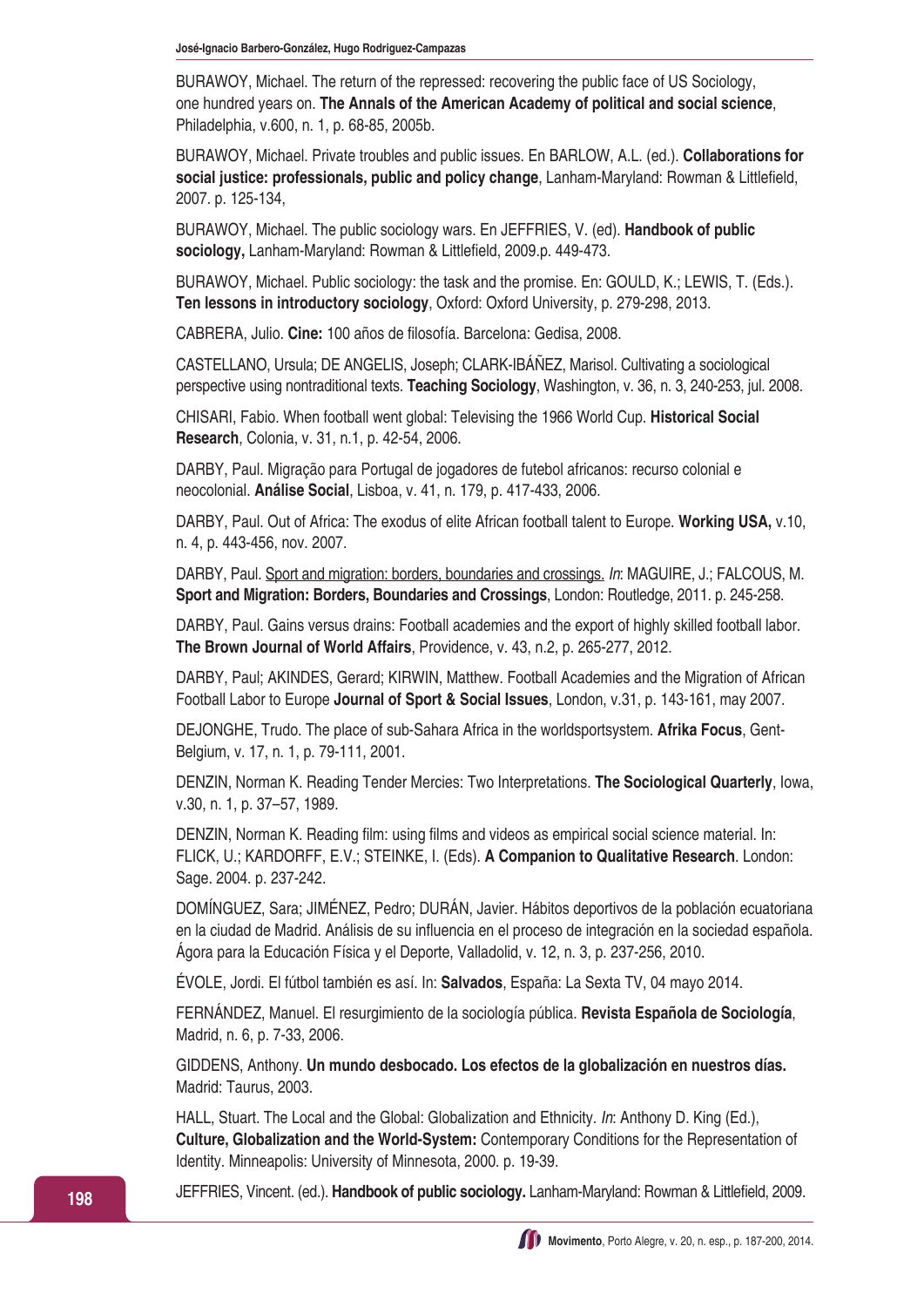KRIPPENDORFF, Klaus. **Content analysis. An introduction to its methodology**. Thousand Oaks: Sage, 2004.

KUPER, Simon; SZYMANSKI, Stefan. **Soccernomics.** New York: Nation Books, 2009.

LANFRANCHI, Pierre; TAYLOR, Matthew. **Moving with the ball:** the migration of professional footballers. Oxford: Berg, 2001.

MCDOUGALL, Dan. Inside the football factories that feed the beautiful game. **The Observer**, 10 jun. 2007. Disponível em: http://www.theguardian.com/world/2007/jun/10/football.theobserver. Acesso em: 12 feb.2014.

MENESES, Juan-Pablo. **Niños futbolistas**, Barcelona: Blackie Books, 2013.

MORIN, Edgar. **Le cinéma ou l'homme imaginaire**. Paris: Minuit, 1977. (Un largo extracto del *Prefacio* añadido en 1982 puede verse en: http://simpleappareil.free.fr/lobservatoire/index. php?2009/10/02/65-la-realite-semi-imaginaire-de-l-homme). Acesso em: 15 ene.2014.

NEUENDORF, Kimberly A. **The Content Analysis Guidebook**. Thousand Oaks: Sage, 2002.

OLIVARES, Gerardo de (Dir.) **La gran final.** España: Wanda Films, 2006.

ONU. **PROTOCOLO para prevenir, reprimir y sancionar la trata de personas, especialmente mujeres y niños, que complementa la Convención de las Naciones Unidas contra la Delincuencia Organizada Transnacional**. Resolución aprobada por la Asamblea General de la Naciones Unidas: 55/25 de 2001. Disponible em: http://www.unodc.org/documents/treaties/UNTOC/ Publications/TOC%20Convention/TOCebook-s.pdf. Acesso em: 21 dec.2013.

PAZ, Antonio. Entrevista a Juan Pablo Meneses. **Semana.com**, Bogotá, 28 nov. 2013. Disponível em: http://www.semana.com/vida-moderna/articulo/compra-venta-de-ninos-en-el-futbol/366354-3. Acesso em: 15 dec.2013.

POLI, Raffaele. Migrations et commerce de footballeurs africains: aspects historiques, géographiques et culturels. **We pare football**, Draguignan, p. 1-12, 2008. Disponível em: http://www.wearefootball. org/PDF/une-nouvelle-traite.pdf. Acesso em: 25 ene.2014.

POLI, Raffaele. Migrations de footballeurs et mondialisation: du système-monde aux réseaux sociaux. **M@ppemonde**, Montpellier, v. 88, n. 4, p., 1-12, 2007. Disponível em: http://mappemonde.mgm.fr/ num16/articles/art07401.html. Acesso em: 25 ene.2014.

POULTON, Emma; RODERICK, Martin (eds.). **Sport in films**, London: Routledge, 2008.

RICHARDSON, Laurel. Writing. A method of inquiry. In: DENZIN, N.K.; LINCOLN, Y.S. (Eds.) **Handbook of qualitative research**. Thousand Oaks: Sage, 2000. p. 923-948.

REIFENSTAHL, Leni. (Dir.) **Olympia**. Alemania: Olympia Film / Tobis Filmkunst, 1938.

ROJAS, Alberto. El zoo del siglo XXI/Issouf Sanfo, **El Mundo**, Madrid, p. 76, 18 mayo 2014.

SCHILLER, Herbert I. **Communications and cultural domination**, Nueva York: Sharpe, 1976.

SALMERÓN, Rafael. Un balón por una bala, Madrid: SM, 2012

SAVE THE CHILDREN. **Niños en competición.** Madrid: S.T.Ch., 2008. Disponível em: http://www. oei.es/pdfs/Ninos\_competicion.pdf. Acesso em: 15 dec.2013.

STEFFANO, Dante, W. Deporte y migración: aportes para su comprensión desde el caso uruguayo. **Revista da ALESDE**, Curitiba, v.2, n.2, p. 33-43, 2012.

SUTHERLAND, Jean-Anne; FELTEY, Kathryn M. (eds.). Cinematic Sociology. **Social Life in Film**, London: Sage, 2012.

TAYLOR, Matthew. Global players? Football, migration and globalization, c. 1930-2000. **Historical Social Research**, Colonia, v. 31, n.1, p. 7-30, 2006.